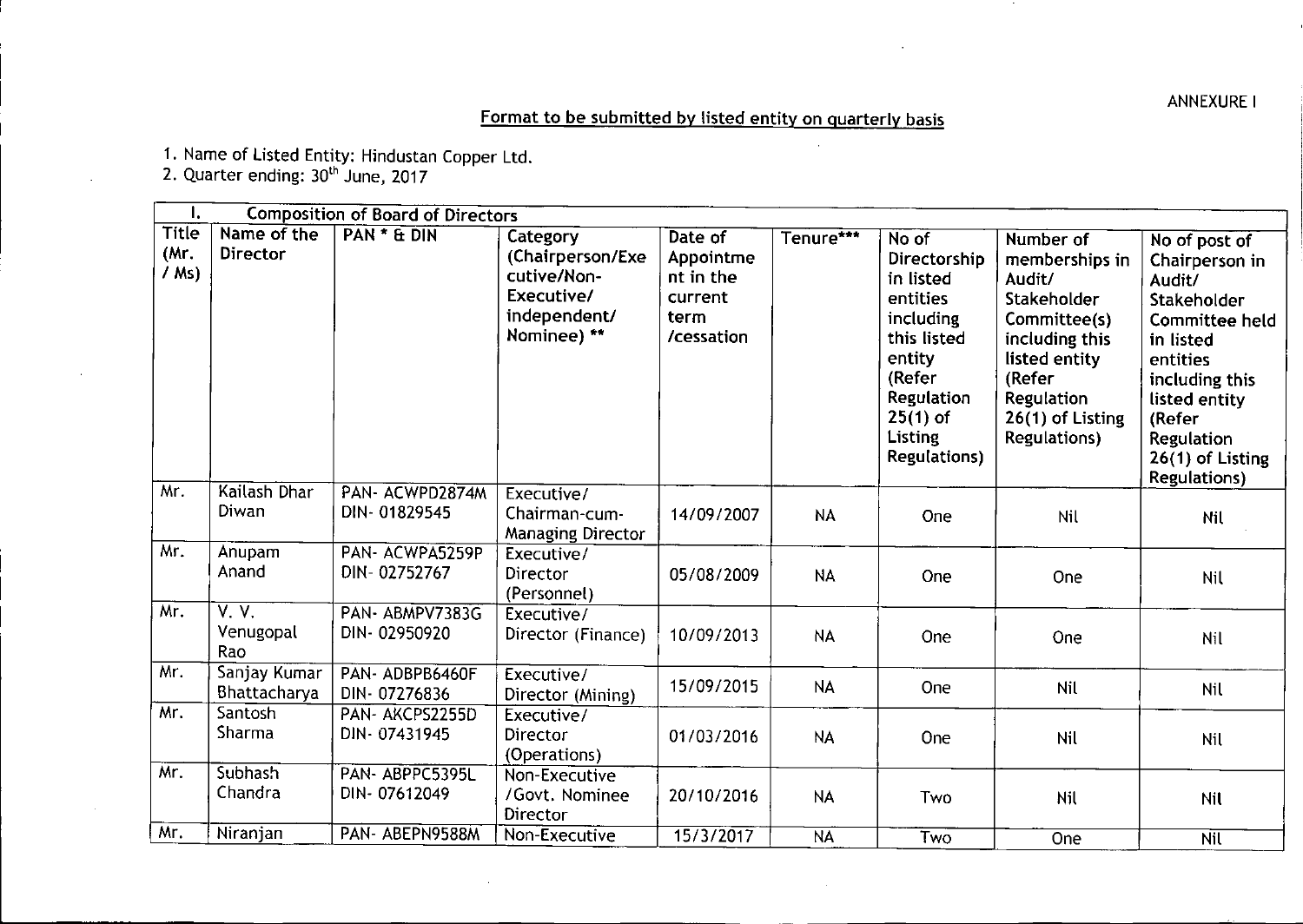|      | Kumar Singh                             | DIN-03361541                   | /Govt. Nominee<br>Director                       |            |            |            |            |     |
|------|-----------------------------------------|--------------------------------|--------------------------------------------------|------------|------------|------------|------------|-----|
| Mrs. | <b>Simantini</b><br>Jena                | PAN-ACRPJ6937E<br>DIN-07346980 | Non-Executive/<br>Independent<br><b>Director</b> | 17/11/2015 | 16/11/2018 | <b>One</b> | <b>One</b> | Nil |
| Mr.  | Hemant<br>Mehtani                       | PAN-ACVPM3453C<br>DIN-02875561 | Non-Executive/<br>Independent<br>Director        | 17/11/2015 | 16/11/2018 | <b>One</b> | One        | Nil |
| Mr.  | Dileep Raj<br><b>Singh</b><br>Chaudhary | PAN-AAVPC7061J<br>DIN-00269508 | Non-Executive/<br>Independent<br><b>Director</b> | 01/12/2015 | 30/11/2018 | <b>One</b> | Two        | One |
| Mr.  | Niranjan Pant                           | PAN-AAXPP0529N<br>DIN-00229550 | Non-Executive/<br>Independent<br>Director        | 01/12/2015 | 30/11/2018 | One        | <b>One</b> | One |

• PAN number of any director would not be displayed on the website of Stock Exchange

\*\* Category of directors means executive/non-executive/independent/Nominee. if a director fits into more than one category write all categories separating them with hyphen

\*\*\* to be filled only for Independent Director. Tenure would mean total period from which Independent director is serving on Board of director of the listed entity in continuity without any cooling off period.

| Ⅱ.                                                                   | <b>Composition of Committees</b>              |                                                                          |  |  |  |
|----------------------------------------------------------------------|-----------------------------------------------|--------------------------------------------------------------------------|--|--|--|
| <b>Name of Committee</b>                                             | Name of Committee members                     | Category (Chairperson/Executive/Non-<br>Executive/independent/Nominee) * |  |  |  |
| 1. Audit Committee                                                   | Shri Dileep Raj Singh Chaudhary -<br>Chairman | Non-Executive/ Independent Director                                      |  |  |  |
|                                                                      | Smt Simantini Jena - Member                   | Non-Executive/ Independent Director                                      |  |  |  |
|                                                                      | Shri Hemant Mehtani - Member                  | Non-Executive/ Independent Director                                      |  |  |  |
|                                                                      | Shri Niranjan Pant - Member                   | Non-Executive/ Independent Director                                      |  |  |  |
| <b>Nomination</b><br>2.<br>$\mathbf{a}$<br>Remuneration<br>Committee | Smt. Simantini Jena - Chairman                | Non-Executive/ Independent Director                                      |  |  |  |
|                                                                      | Shri Hemant Mehtani - Member                  | Non-Executive/Independent Director                                       |  |  |  |
|                                                                      | Shri Dileep Raj Singh Chaudhary -<br>Member   | Non-Executive/ Independent Director                                      |  |  |  |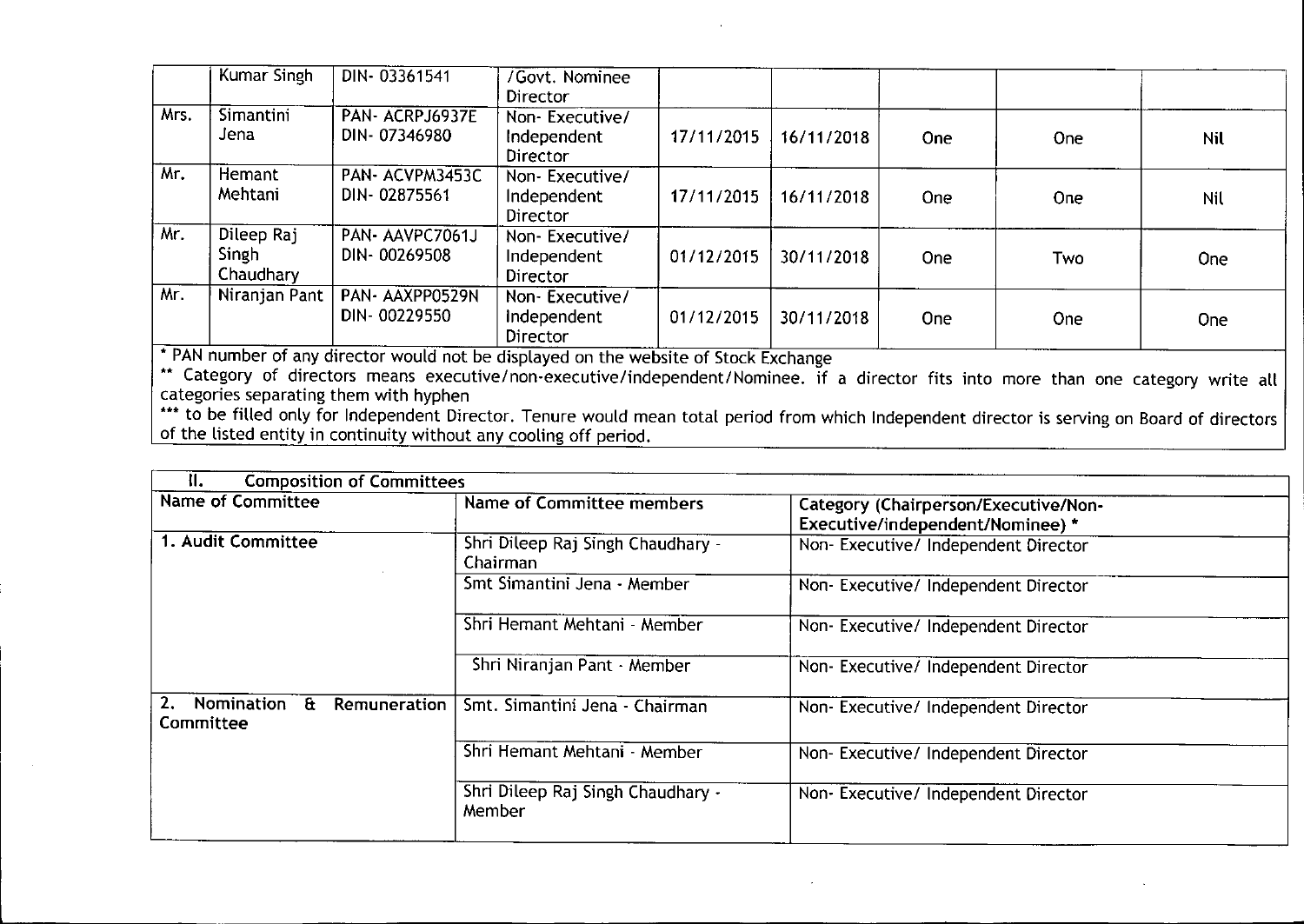| 3. Risk Management Committee (if   NA<br>applicable) |                                              | NA                                                                                                                                             |  |
|------------------------------------------------------|----------------------------------------------|------------------------------------------------------------------------------------------------------------------------------------------------|--|
|                                                      |                                              |                                                                                                                                                |  |
| <b>Stakeholders</b>                                  | Relationship   Shri Niranjan Pant - Chairman | Non-Executive/ Independent Director                                                                                                            |  |
| <b>Committee</b>                                     |                                              |                                                                                                                                                |  |
|                                                      | Shri Anupam Anand- Member                    | Executive/Director (Personnel)                                                                                                                 |  |
|                                                      |                                              |                                                                                                                                                |  |
|                                                      | Shri V V Venugopal Roa- Member               | Executive/ Director (Finance)                                                                                                                  |  |
|                                                      |                                              |                                                                                                                                                |  |
|                                                      |                                              | * Category of directors means executive/non-executive/independent/Nominee. if a director fits into more than one category write all categories |  |
| separating them with hyphen                          |                                              |                                                                                                                                                |  |

| Ш.<br><b>Meeting of Board of Directors</b>               |                                                        |                                                                  |
|----------------------------------------------------------|--------------------------------------------------------|------------------------------------------------------------------|
| Date(s) of Meeting (if any) in the<br>  previous quarter | Date(s) of Meeting (if any) in the<br>relevant quarter | A Maximum gap between any two consecutive (in<br>number of days) |
| 16.1.2017, 10.2.2017, 27.2.2017 and<br>  29.3.2017       | 17.5.2017                                              | 48 days                                                          |

| IV.<br><b>Meeting of Committees</b>                                                                                                   |                                                |                                                                   |                                                                           |  |
|---------------------------------------------------------------------------------------------------------------------------------------|------------------------------------------------|-------------------------------------------------------------------|---------------------------------------------------------------------------|--|
| Date(s) of meeting of the<br>committee in the relevant<br>quarter                                                                     | Whether requirement of<br>Quorum met (details) | Date(s) of meeting of the<br>committee in the previous<br>quarter | Maximum gap between any two<br>consecutive meetings in number of<br>days* |  |
| Audit Committee: 17.5.2017                                                                                                            | Yes (two out of four)                          | 10.2.2017                                                         | 95 days                                                                   |  |
| * This information has to be mandatorily be given for audit committee, for rest of the committees giving this information is optional |                                                |                                                                   |                                                                           |  |

| <b>Related Party Transactions</b>                                          |                                                |
|----------------------------------------------------------------------------|------------------------------------------------|
| Subject                                                                    | Compliance status (Yes/No/NA) refer note below |
| Whether prior approval of audit committee obtained                         | .NA                                            |
| Whether shareholder approval obtained for material RPT                     | NA                                             |
| Whether details of RPT entered into pursuant to omnibus approval have been | <b>NA</b>                                      |
| reviewed by Audit Committee                                                |                                                |
| $h \sim$                                                                   |                                                |

Note

1. In the column "Compliance Status", compliance or non-compliance may be indicated by Yes/No/N.A. For example, if the Board has been composed in accordance with the requirements of Listing Regulations, "Yes" may be indicated. Similarly, in case the Listed Entity has no related party transactions, the words "N.A." may be indicated

2. If status is "No" details of non-compliance may be given here.